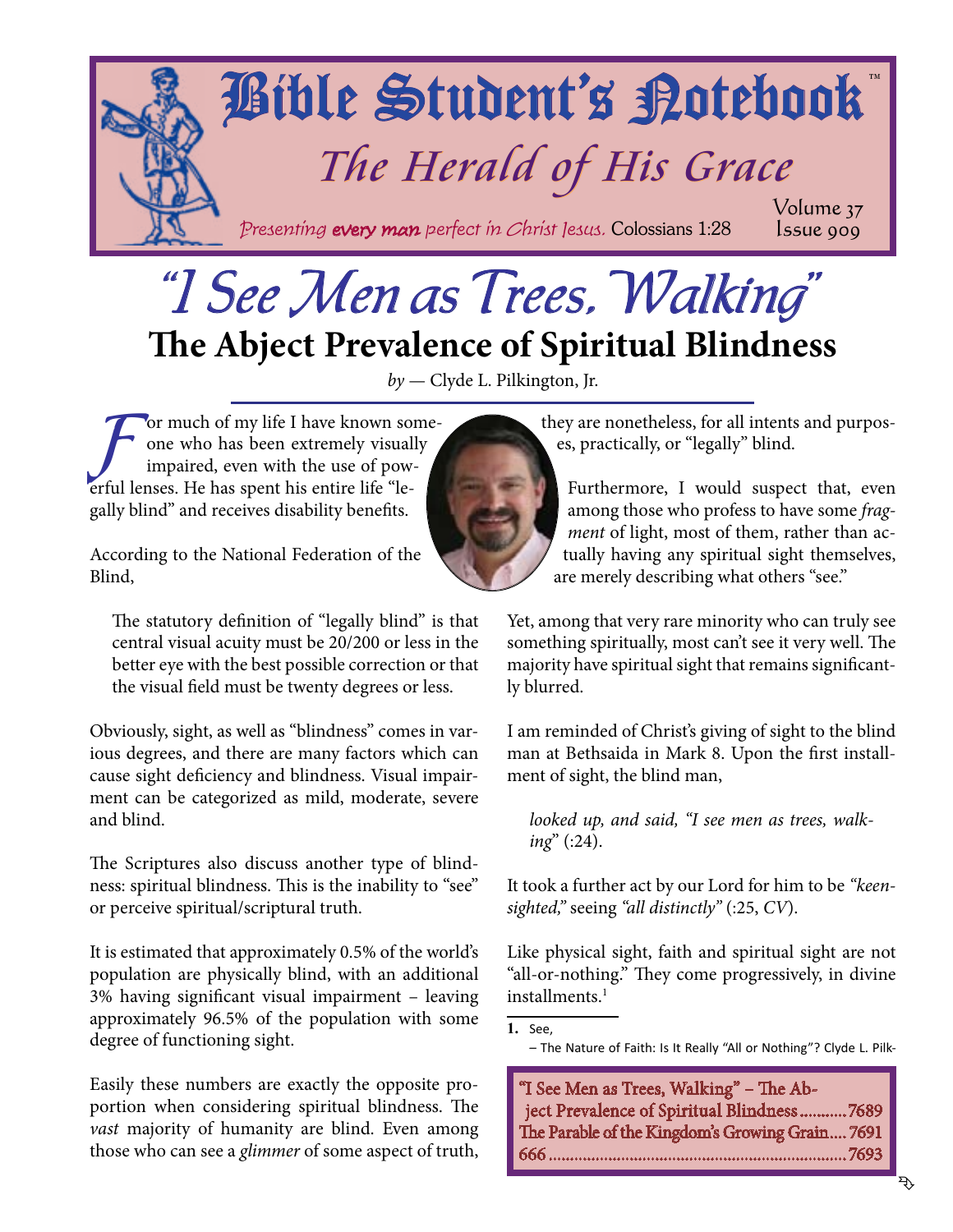### <span id="page-1-0"></span>*The only thing that interferes with my learning is my education.* – Albert Einstein (1879-1955)

We should not at all be surprised at the abject prevalence of blindness all around us. Such is the *norm*  for the *jurisdiction of darkness* of this present *evil age*. What we should be amazed at is the presence of sightedness! We should be astonished that anyone can see. We are always so very thankful to Father when anyone demonstrates some measure of true understanding on any given spiritual/scriptural subject.

Not only should we *not* be surprised at the utter prevalence of blindness, but of course, we know with complete surety its cause. Blindness is as much sourced by God as is faith, and the blind play their vital part in the divine drama as much as the sighted.

So, what is our response to the blind? Compassion, kindness, tenderheartedness, empathy and graciousness regarding their divine impairment – all the while knowing that it has been thrust upon them as

| ington, Jr., Bible Student's Notebook #507;<br>or for a more complete look at the subject:<br>- The Divine Activation of Faith and the Myth of Free Will, Clyde<br>L. Pilkington, Jr., on the <i>order form</i> under "Pilkington," or online<br>at StudyShelf.                                                                                                                                                                                                                                                                                                                                                                                                                                                                                                                                                                                                                                                                                                                                                                                                                                                                                                                                                                                                                                                                                                                                                                                                                                                                                               | 2. See,<br>- "Our Response to Blindness" (Editor's Desk) Bible Student's<br>Notebook #606; a video is also available.                                                                                                                                                                                                                                                                                                                                                                                                                                                                                                                                                                                                                                                                                                                                                                                                                                                                                                           |
|---------------------------------------------------------------------------------------------------------------------------------------------------------------------------------------------------------------------------------------------------------------------------------------------------------------------------------------------------------------------------------------------------------------------------------------------------------------------------------------------------------------------------------------------------------------------------------------------------------------------------------------------------------------------------------------------------------------------------------------------------------------------------------------------------------------------------------------------------------------------------------------------------------------------------------------------------------------------------------------------------------------------------------------------------------------------------------------------------------------------------------------------------------------------------------------------------------------------------------------------------------------------------------------------------------------------------------------------------------------------------------------------------------------------------------------------------------------------------------------------------------------------------------------------------------------|---------------------------------------------------------------------------------------------------------------------------------------------------------------------------------------------------------------------------------------------------------------------------------------------------------------------------------------------------------------------------------------------------------------------------------------------------------------------------------------------------------------------------------------------------------------------------------------------------------------------------------------------------------------------------------------------------------------------------------------------------------------------------------------------------------------------------------------------------------------------------------------------------------------------------------------------------------------------------------------------------------------------------------|
| Bible Student's Notebook™<br>Paul Our Guide – Christ Our Goal<br>ISSN: 1936-9360<br>Volume 37, No. 909 - February 28, 2022<br>Scripture education in a weekly format!<br>This free electronic publication is dedicated to:<br>• the absolute sovereignty and deity of God (Romans 11:36);<br>• the proclamation of the riches of God's abundant, exceeding<br>grace (Romans 5:20; 11:6; Ephesians 1:7);<br>• the affirmation that God will save all through the death, burial<br>and resurrection of Christ (I Timothy 2:3, 4; 4:10; Titus 2:11);<br>• the universality of death and resurrection (I Corinthians<br>$15:21$ :<br>• the unique gospel of Paul – which he calls "my gospel" (Ro-<br>mans 2:16; 16:25; II Timothy 2:8; I Corinthians 15:1-4; Acts<br>13-28; Acts 20:24);<br>• the "preaching of Jesus Christ, according to the revelation of the<br>mystery, which was kept secret in ages past" (Romans 16:25);<br>• the epistles of the present Secret Administration being Ephe-<br>sians & Colossians (Ephesians 3:2, 9; Colossians 1:25);<br>• true freedom and liberty apart from law (Galatians 5:1);<br>• the organic nature of the One Body (Ephesians 4:16);<br>• the Secret Administration, being the operational revelation for<br>today (Ephesians 3:9);<br>• the unprophesied, Celestial hope and calling of the One Body<br>(Colossians 3:4);<br>• the distinct message and ministry of Paul, the apostle to the<br>nations (Ephesians 3:1-3);<br>• the importance of receiving all whom Christ has received (Ro-<br>mans 14-15); | - union in His death, burial and resurrection and ascended seat-<br>ed position among the celestials (Romans 6; Ephesians 2:6);<br>- adult sonship position (Ephesians 1:5).<br>This publication is the product of humble efforts of ordinary<br>men intended to stimulate the earnest study of Scripture. We<br>do not claim infallibility for the contents of this publication;<br>thus they are not meant to imply finality on any subject dis-<br>cussed, or that further research would not add further light<br>from the Word of God. God's storehouse of truth is inexhaust-<br>ible, so draw on its wealth by prayerful study. Our readers are<br>asked to be as the Bereans and search the Scriptures (Acts<br>17:10-11; I Thessalonians 5:21).<br>This publication is not connected with any "church," "de-<br>nomination," "movement," "organization," "mission," "creed,"<br>"meeting," "school," "conference" or "fellowship."<br>We are always open for discussion, but never for<br>disputation. - André Sneidar |
|                                                                                                                                                                                                                                                                                                                                                                                                                                                                                                                                                                                                                                                                                                                                                                                                                                                                                                                                                                                                                                                                                                                                                                                                                                                                                                                                                                                                                                                                                                                                                               | Bible Student's Notebook <sup><math>M</math></sup><br>PO Box 265, Windber, PA 15963<br>Office: (800) 784-6010 - Local: (814) 701-0063<br>bsn@studyshelf.com<br>Clyde L. Pilkington, Jr. - Editor<br>André Sneidar - Executive Editor<br>Associate Editors: J. Blake Botner, Mark Peters, Mark Vogt<br>Assistant Editors: James Fine, Gary Ingison                                                                                                                                                                                                                                                                                                                                                                                                                                                                                                                                                                                                                                                                               |
| • the recovery of rich Biblical truth that has too long remained<br>hidden under the veils of traditionalism, prejudice, misunder-<br>standing and fear (Mark 7:7, 13);<br>• the completeness of the believer in Christ (Colossians 2:10), with:<br>- total freedom from sins (Colossians 1:14);                                                                                                                                                                                                                                                                                                                                                                                                                                                                                                                                                                                                                                                                                                                                                                                                                                                                                                                                                                                                                                                                                                                                                                                                                                                              | <b>Managers and Assistants</b><br>Clyde L. Pilkington, III, Nathan H. Pilkington, Stephen Hill<br>For definitions of abbreviations/acronyms, see the <b>online key</b> .<br>Copyright © 1989-2022 Bible Student's Press <sup>™</sup>                                                                                                                                                                                                                                                                                                                                                                                                                                                                                                                                                                                                                                                                                                                                                                                            |

equally as has been our sight.<sup>2</sup>

For believers, on hearing of their initial measure of faith (Ephesians 1:15) Paul's prayer was that they would be granted a *"spirit of wisdom and revelation in the realization of Him,"* that they would have the *"eyes"* of their *"heart" "enlightened"*so that they could,

*Perceive what is the expectation of His calling, and what the riches of the glory of the enjoyment of His allotment among the saints* (:17 *ff*., *CV*).

This is our heartfelt prayer as well, for ourselves and for those to whom we have been divinely given to have interaction. **bsn**

#### **Topics:**

**Major:** Blindness; Faith *Minor:* Believer's Walk; Calling

Issue 909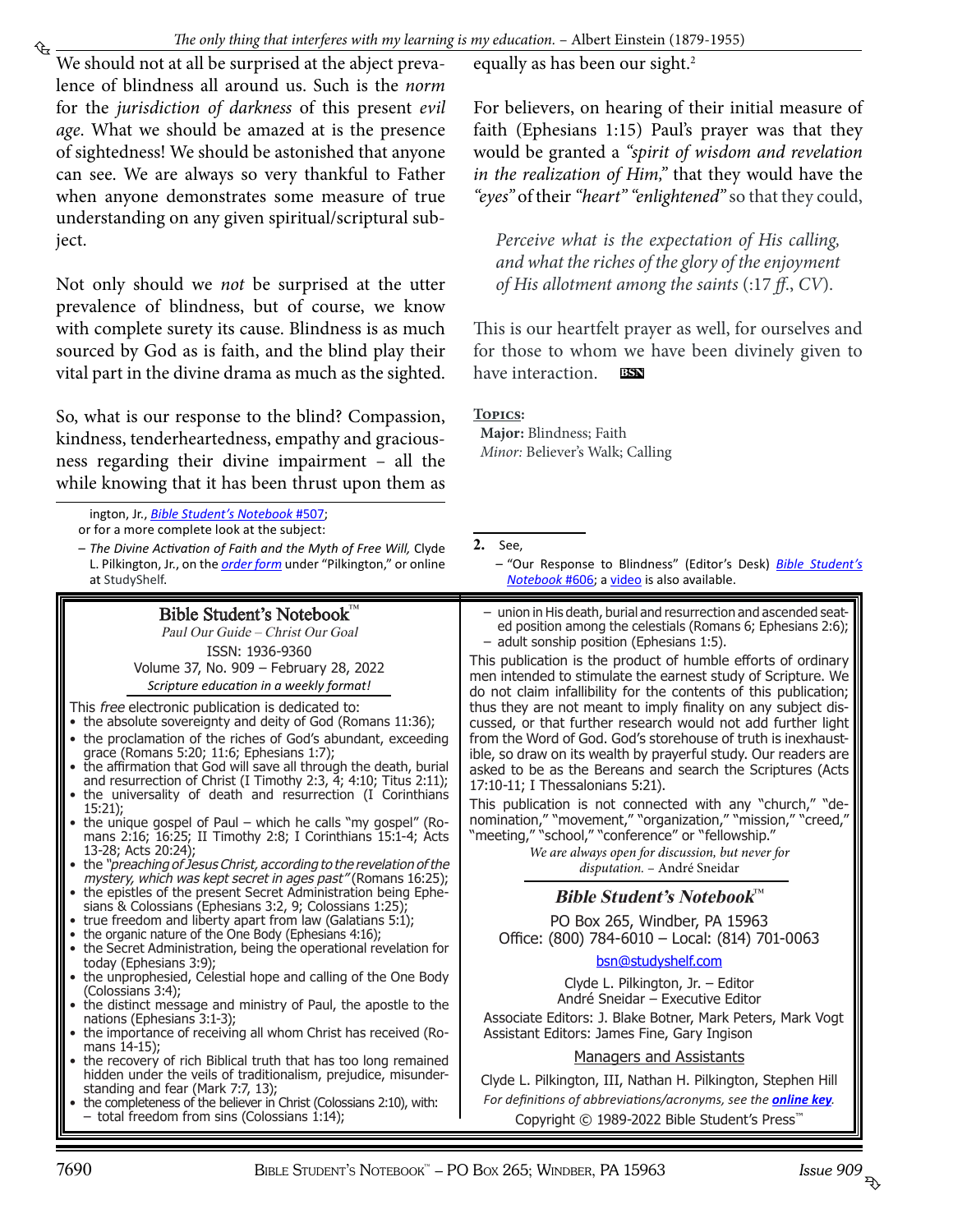<span id="page-2-0"></span>

#### *by* — Andrew Brown

The discovering the Kingdom of God, the period of blessing before the great tribula-<br>tion, it becomes easily noticeable in passages<br>throughout the Bible. The question then arises as to period of blessing before the great tribulation, it becomes easily noticeable in passages throughout the Bible. The question then arises as to the prescribed length of this period of blessing. This topic is debated among knowledgeable friends. The goal of this article is to inform everyone about the nuances within this debate.

The Kingdom brings the period of blessing before the millennium, and it progresses and grows before the harvest (Christ's Second Coming).

Understanding the parable of growing grain is of utmost importance to this discussion.

*The Kingdom of God is like a man who casts seed upon the soil … The soil produces crops by itself; first the blade, then the head, then the mature grain in the head. But when the crop permits, he immediately puts in the sickle, because the harvest has come* (Mark 4:26-29, *NASB* throughout).

The Kingdom brings the period of blessing before the millennium, and it progresses and grows before the harvest (Christ's second coming).

Acts 2 inaugurated the Kingdom of God, beginning *"the blade"* stage. Christ took His seat on Heaven's throne and began ruling by distributing *"power*  *from on High"* to His governmental leaders. This was shown by the *"tongues of fire"* that rested upon them. Acts and the Acts Period epistles display the Kingdom's character as seen *"in a mirror dimly"* (I Corinthians 13:12). The government of God could be seen in action. It was growing as a seed turns into a *"blade,"* and yet what type of crop it would yield was impossible to decipher positively.

The Acts Period lasted approximately 33 years. As it was drawing to a close, the advancement from the *"blade"* to the *"head"* was anticipated.

*The night is almost gone, and the day is near* (Romans 13:12).

The Kingdom's night stage was growing into the day. This certainly would have occurred; however, God had a secret plan and paused His Kingdom work (at Acts 28:28) to insert the new work of the Dispensation of Grace [*i.e.,* Dispensation of the Mystery]. The stages of the Kingdom will resume in order when the Lord sees fit.

In Daniel 9:24-27, the angel Gabriel showed Daniel a 500-year period of blessing prior to the return of Christ. These "seventy weeks" (of years) must include ten Jubilee years as the standard from Leviticus 25 reveals  $(70 \times 7 = 490 + 10 = 500)$ . The Great Tribulation at the end of the "seventy weeks" ushers in Christ's Sec-



## *The Lord's Supper: A Compilation*

A dispensational consideration of whether or not the Lord's Supper is neces[sary for today. Authors include Bert W. Hallman, John H. Kessler, Clyde L.](http://www.studyshelf.com/lordssupper.htm#2916)  Pilkington, Jr., R.B. Shiflet, Ike T. Sidebottom, and Charles H. Welch.

70 pp., PB

*See [order form](http://studyshelf.com/orderform-studyshelf.pdf) under "Compilations."*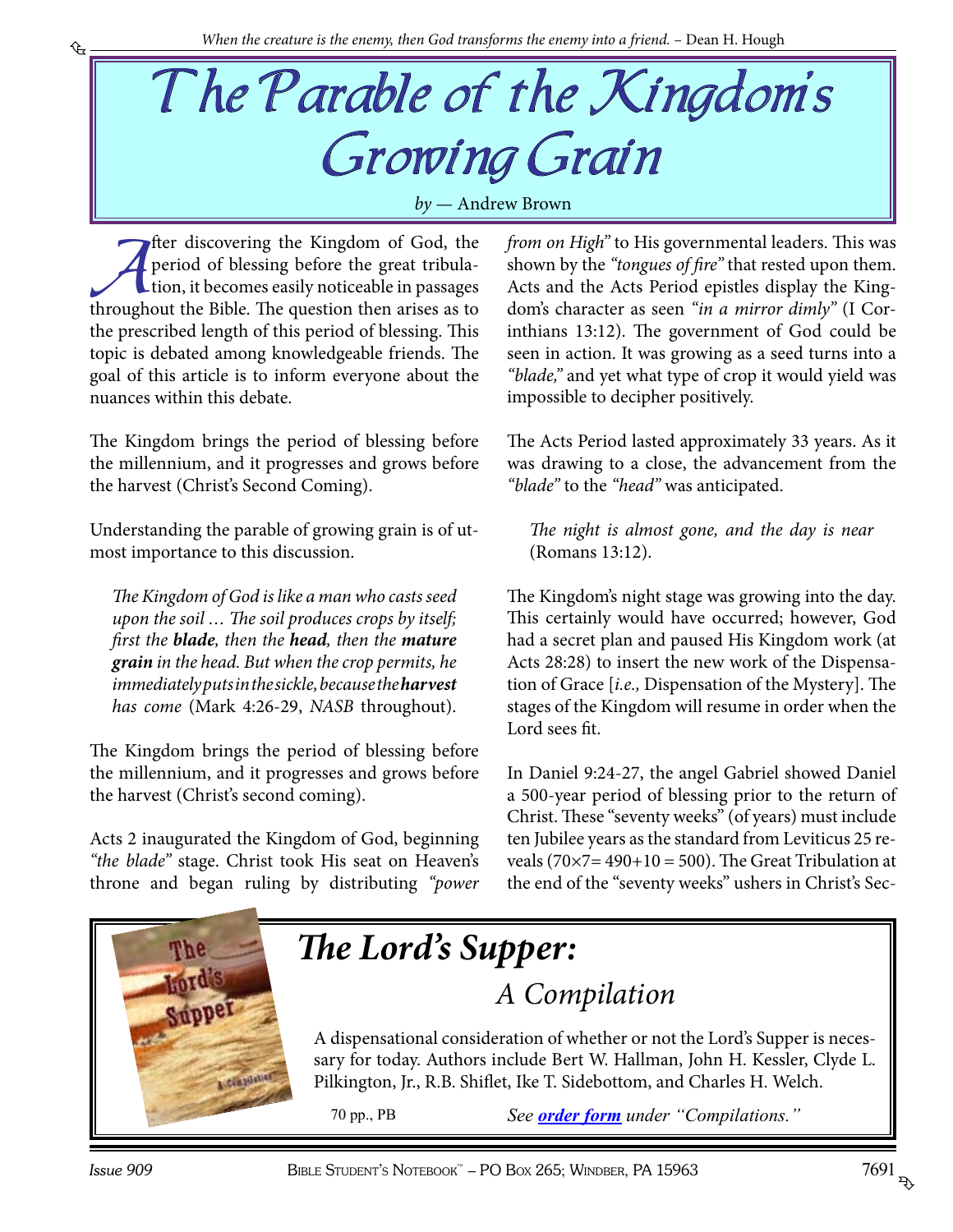<span id="page-3-0"></span>₠ ond Coming (the harvest). Therefore, Daniel 9:24-27 must be *"the mature grain in the head"* (Mark 4:28).

This 500-year period is branded by the six characteristics listed in Daniel 9:24 which include

*… to make an end of sin, to make atonement for iniquity, to bring in everlasting* [eonian] *righteousness.*

Consider that, to have this time defined by an "*end of sin*," there must be a setting-up period before one can say that the sealing up of sin has truly begun. This is what the debate centers around: the "*head*" stage of the parable where the Kingdom work is recognizable but is not yet "mature." Do the 500 years start at God's next move? Does Acts contain the "*blade*" and "*head*" stages? If so, what are the noticeable differences?

Otis Q. Sellers believed that the Premillennial Kingdom is to be 700 years.<sup>1</sup> He derived this from "the *number of the beast … is six hundred and sixty-six"* (Revelation 13:18). He thought that the beast's number marked the Kingdom year of its death and added the Acts Period years (33 years) to total 700 years. Therefore, Mr. Sellers' conclusion could lead to the idea that the "*head*" stage must be 166 years (666-500 =166) before Daniel's 70 weeks.

What could this "*head*" stage include? God's reign will enlighten the world as He speaks *from Heaven*, resuming His Kingdom work where Acts paused. Israel will be regathered, and their land redistributed. The fulfillment of Christ's words *"Elijah is coming and will restore all things"* (Matthew 17:11) will occur. God

will resurrect the godly saints of old and those who have displayed faith in Christ. Ezekiel could help with the construction plans of the temple he described in Ezekiel chapters 40-48. God will deal wisely with the wicked and carefully eliminate them from the Kingdom. Sinners will be instructed in the way of God. *"Everlasting* [eonian] *righteousness"* will be learned. Much will need to be done before the decree to *"restore and rebuild Jerusalem"* (Daniel 9:25) begins the 500 year mature grain stage. The *"head"* must grow first.

There is historical precedent for the premillennial Kingdom having a set-up time. After Israel was gathered together at Mount Sinai they accepted the terms of the covenant, waited for Moses, killed off many rebels, built the tabernacle (set up the priesthood), entered the land, removed the foreigners, and distributed the land. Israel was dwelling in the land long before David was set up as king and Jerusalem was set up as the capital city. This could all be foreshadowing the future. The parallel events will take time.

God did not openly reveal the premillennial Kingdom's length, as He did the 1000-year millennium. Therefore, any answer is an extrapolation. I do think, from the facts that Scripture provides, that it must be longer than 500 years. Seven hundred years is an interesting estimate (but still an estimate). While the length is debatable, the period of blessing is not. **bsn**

— Kingdom's Growing Grain

(*edited abridgment*)

#### **Topics:**

**Major:** Mark 4:26-29; Pre-Millennial Kingdom *Minor:* Daniel 9; Elijah; Mark of the Beast; Prophecy

**1.** [*Editor*:] See, "666," Otis Q. Sellers, next page.



### *The Blasphemy of the Spirit* and *Overwhelming Grace, and "Unpardonable" Sin*

*by* — A.E. Knoch (1874-1965) and James Coram

Probably most people under biblical influence have been either perplexed or distressed by the alarming phrase, "the unpardonable sin." How many have morbidly imagined that they had committed this sin and spoiled their whole [career! To the contrary, since Christ died for all that all might live, and all](http://www.studyshelf.com/knoch.htm#4002)  who will be saved will be saved by grace, it follows that eventually all will be saved, that God may be All in all. Two studies in one booklet.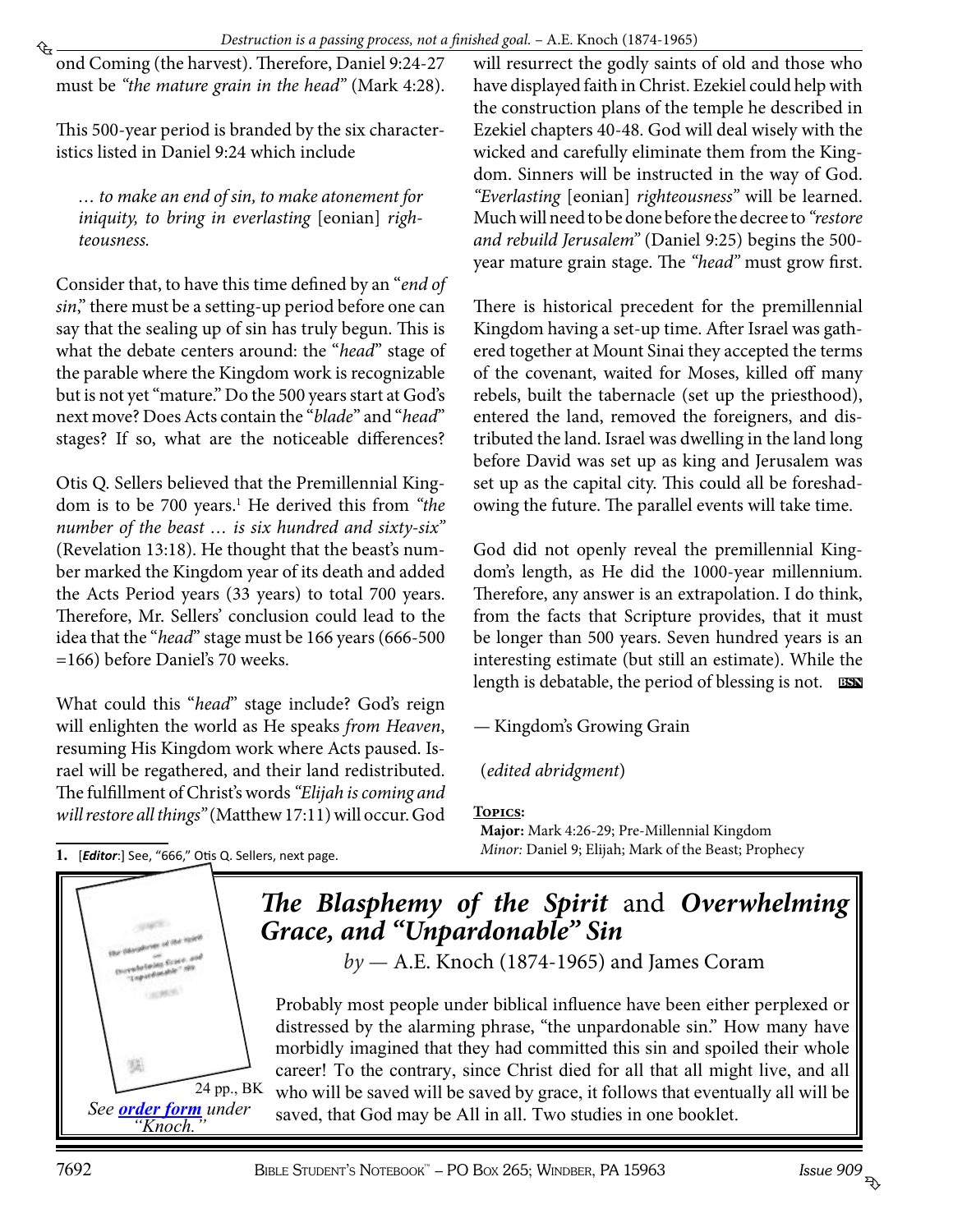

<span id="page-4-0"></span>It is my understanding that the years of Gc (pre-millennial) government of the Earthwell will be seven hundred. Since my understanding of this has been based mostly on It is my understanding that the years of God's (pre-millennial) government of the Earth will be seven hundred. Since my underintimations, clues and glimmers of truth, I have been somewhat hesitant to set it forth in written form.

I suppose that all who do biblical research wish at times that they could set forth fragmentary and unfinished ideas in printed form without people thinking that a final and definitive conclusion has now been chiseled into imperishable granite which shall stand forever as the final word on the subject dealt with. Any such conclusion will be far from correct concerning this present dissertation on "666."

It was and is the declaration of Solomon that,

*It is the glory of God to conceal a thing: but the honor of kings is to search out a matter* (Proverbs 25:2).

The knowledge of God's concealed truths is usually gained by tracing out the intimations to it that are scattered throughout the Bible. These allusions to the truth are regularly ignored by the average Bible reader, but the real lover of God's truth will carefully note these faint glimmers, meditate upon them, and hide them in his heart, maybe for many years, as he waits for more light on the subject.

Any logical student must admit that there is divine truth concealed in the number 666. If there is not, then we may as well borrow King Jehoiakim's penknife (Jeramiah 36:23) and excise these words from our Bibles.

I first heard of "666" in a wild sermon on prophecy. The message was intended to frighten the hearers into taking some action to save themselves from the awful terrors that this number was supposed to represent. I do not think the message accomplished much, but it did prompt me to go to my Bible to see what it actually said concerning this figure. I found there in Revelation 13:16-18,

*And he causeth all, both small and great, rich and poor, free and bond, to receive a mark, in their right hand, or their foreheads: and that no man might buy or sell, save he that had the mark, or the name of the beast, or the number of his name. Here is wisdom. Let him that hath understanding count the number of the beast: for it is the number of a man, and his number is six hundred, three score and six.*

For several years I tried to analyze this passage in the hope of finding what the writer was telling us, but the results were nil. However, the effort put forth did impress these words on my mind and I could bring them before me as light might be given upon them from other biblical statements. So, lacking understanding I refrained from putting into action the



## *Be Likeminded*

*by* — Daniel Andersen

Christ is the basis of Christian unity, and when Paul exhorts believers to be "likeminded" he is not entreating them to comply with the same [code or creed, or to conform to the same confession or catechism.](http://www.studyshelf.com/church.htm#1046)  Rather he is appealing to them to accept others as Christ, Himself, accepts them.

54 pp, BK *See [order form](http://studyshelf.com/orderform-studyshelf.pdf) under "Other Authors."*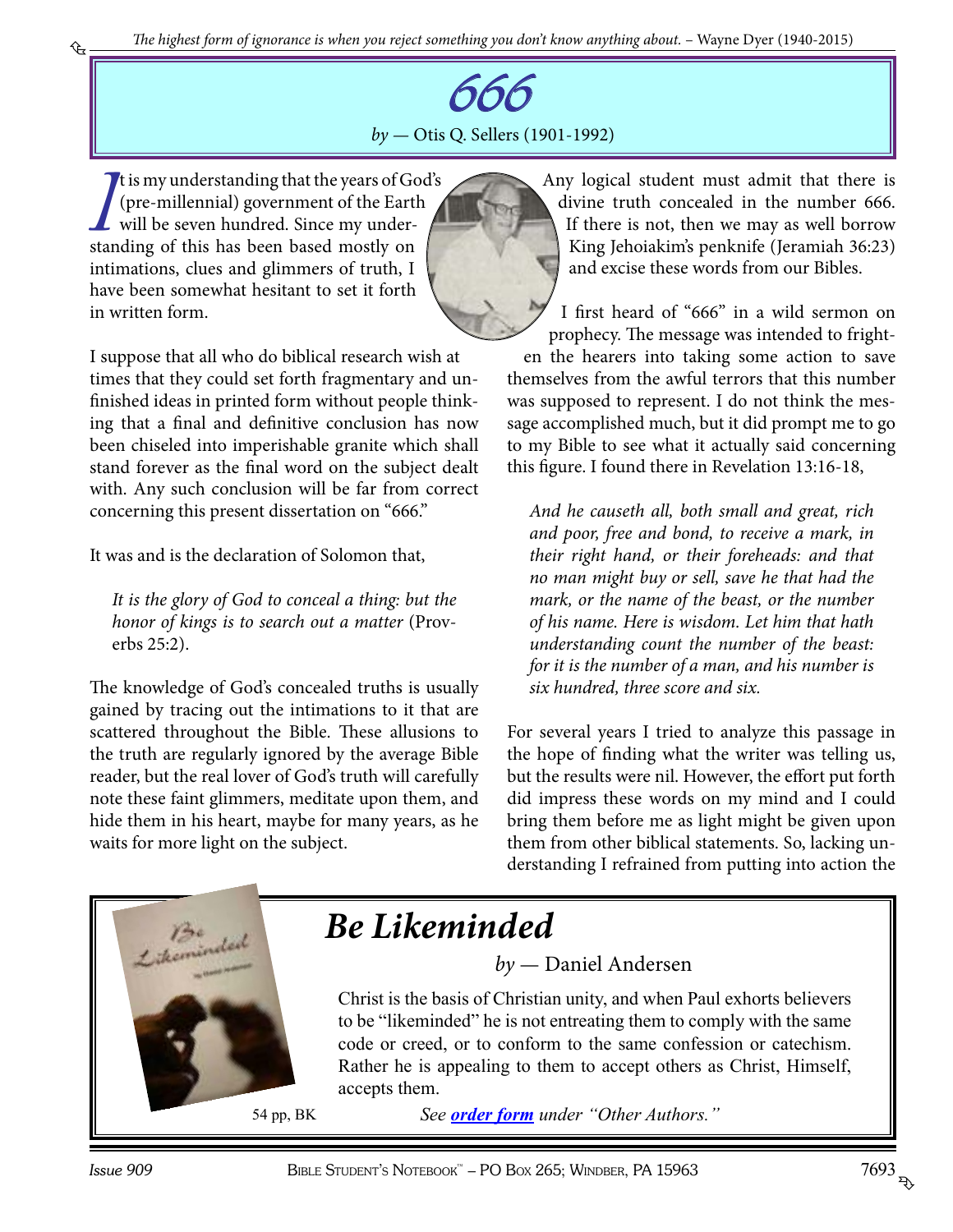<span id="page-5-0"></span>biblical admonition,

*Let him that hath understanding count the number of the beast.*

This exercise of mind took place about fifty-five years ago. Since then, I have discovered that many people are quite superstitious about the number six. To them it is an evil number that forebodes no good, and when it is tripled it is to them the symbol of all that is malevolent.

There is nothing in the Bible to support this, and I reject this gullibility as being sheer nonsense. There is nothing evil or satanic about the number six.

In the Revelation passage we have the suggestion that there is truth concealed in this number. This is indicated by the words, *"Here is wisdom,"* and the directive that those who have understanding should *"count the number of the beast."*

Most interpretations of this passage begin with the assumption that the problem is one of gematria, which is the reckoning of the value of letters in a name, after the manner of the Hebrews and Greeks. They did not have the Arabic numerals and used letters instead. When such interpreters came upon a prominent name, the value of which letters came to 666, they would shout from the housetop that this one was or is the beast of Revelation 13.

The vast number of names that have been put forth is sufficient to show the error of this. Most of those who have followed the historical method of interpreting Revelation have settled on Nero, whose name in its Hebrew form is spelled Neron, which when its letters are added up yields the number 666. This leaves us with nothing in the way of truth. Nero does not fill the bill, even though some of his characteristics were in accord with the description of the beast given here.

I am familiar with all the explanations that any serious expositor has written on this passage. I have recently read again all that twelve commentators have written concerning it. There is no solid teaching in any of them. However, through the years I have come upon certain intimations of truth that should be considered and developed.

At this point it must be said that the conclusions set forth will not be received by those who reject the biblical revelation of a pre-advent period of divine

## *Visit us at:* www.StudyShelf.com [Enjoy Books](http://www.studyshelf.com/)?

### **You Can:**

### **Read:**

A wealth of articles from past issues of the *Bible Student's Notebook.*

### **Purchase:**

Rare and hard-to-find books, booklets, leaflets, Bibles, etc. in our 24/7 online store.

> StudyShelf PO Box 265 Windber, PA 15963



Over the years we have often been asked to recommend books. The requests have come from believers who longed for material with substance. Study Shelf™ is a collection of books which are, in our opinion, the very best in print. Many of these books are "unknown" to the members of the Body of Christ at large, and most are not available at your local "Christian" bookstore.

### *1-800-784-6010* www.StudyShelf.com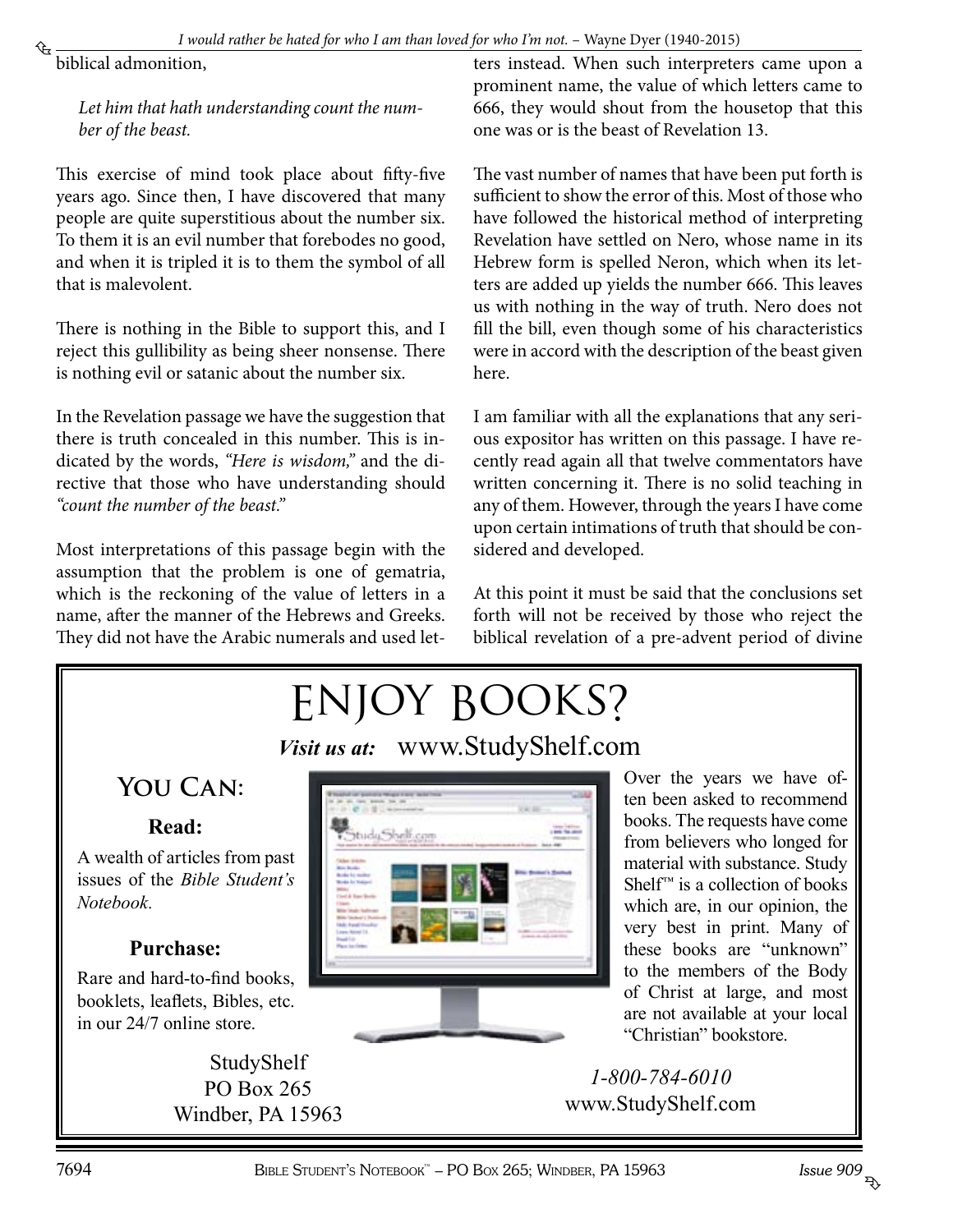<span id="page-6-0"></span>↬ government over this Earth. By "pre-advent" I mean before the Second Coming of the Lord Jesus Christ.

The [Pre-Millennial] Kingdom of God concludes in a seven-year period that is designated as the revolt against the kingdom, a revolt that is put down by the return of the Lord Jesus to the Earth to be personally present for a thousand years. Thus, we know that the time-period of the revolt is seven years, and the years of His *parousia* will be a thousand. But as to the length of time of God's manifest government (Psalm 67:4), no time period seems to have been revealed.

However, it could be that we have been surrendering too easily to our ignorance. It may be that the exact time is somewhere revealed, it being the glory of God to conceal a matter.

Most Bible students are familiar with the main outlines of Daniel's prophecy of Israel's "seventy weeks" (Daniel 9:24-27). These they know to be weeks of years, that is 490 years. They also know that the last week (seven years) of this period is the most amazing of all. In this period there is one actor who is most prominent. He is called *"the prince that shall come"* (Daniel 9:26); *"the abomination of desolation"* (Matthew 24:15); *"the antichrist"* (I John 2:8).

Inasmuch as before this seven-year period begins, the divine restraints that have characterized God's manifest government have been removed and no human physical opposition is permissible (*cf.* Matthew 26:52), and he [antichrist] quickly gains dominion over the entire Earth. In his subtle machinations he makes and confirms a seven-year covenant with the redeemed and restored nation of Israel, but in the exact middle of that period he breaks the covenant and begins a final supreme attempt to exterminate Israel, both as a nation and people (Psalm 83:2, 4).

From the day the covenant is confirmed, counting forward 1260 days (42 months, or three and one-half years) – on that day the covenant will be broken. Then in 1260 days more the man of sin will be destroyed by the blazing forth of the Lord's personal presence (see II Thessalonians 2:8). From these times, given in advance, the actual day of the return of the Lord Jesus will be known.

Of course, many will cite Matthew 24:36 that declares no man knows the day or the hour. That was true then and it is still true today, but this passage does not say no one will *ever* know. A later revelation declares something different (see I Thessalonians 5:4).

It is my understanding that the light, truth and knowledge that will flow from God during His government will allow God's people to know exactly where they stand time-wise in relationship to the consummation of that eon.

There is wisdom in the number six hundred, sixty, six. The reader of Revelation is told to count (keep track) of the number of the beast. But where does he begin to count? What does he start with? It is evident that 666 is a number that God established and caused it to be recorded in His Word. And while it is *"the number of a man,"* no man made up this number, or gave it its significance. The one who someday will take it as his own symbol was not in existence when John wrote, and he is not in existence today. He appears late in the Kingdom, and when he is manifested it will be seen that he is the supreme one among the tares, the *"sons of the wicked"* (Matthew 13:38) whom Satan plants among *"the sons of the Kingdom."* He will appropriate to himself this number, using it as a symbol of his claimed divinity. Little will he real-